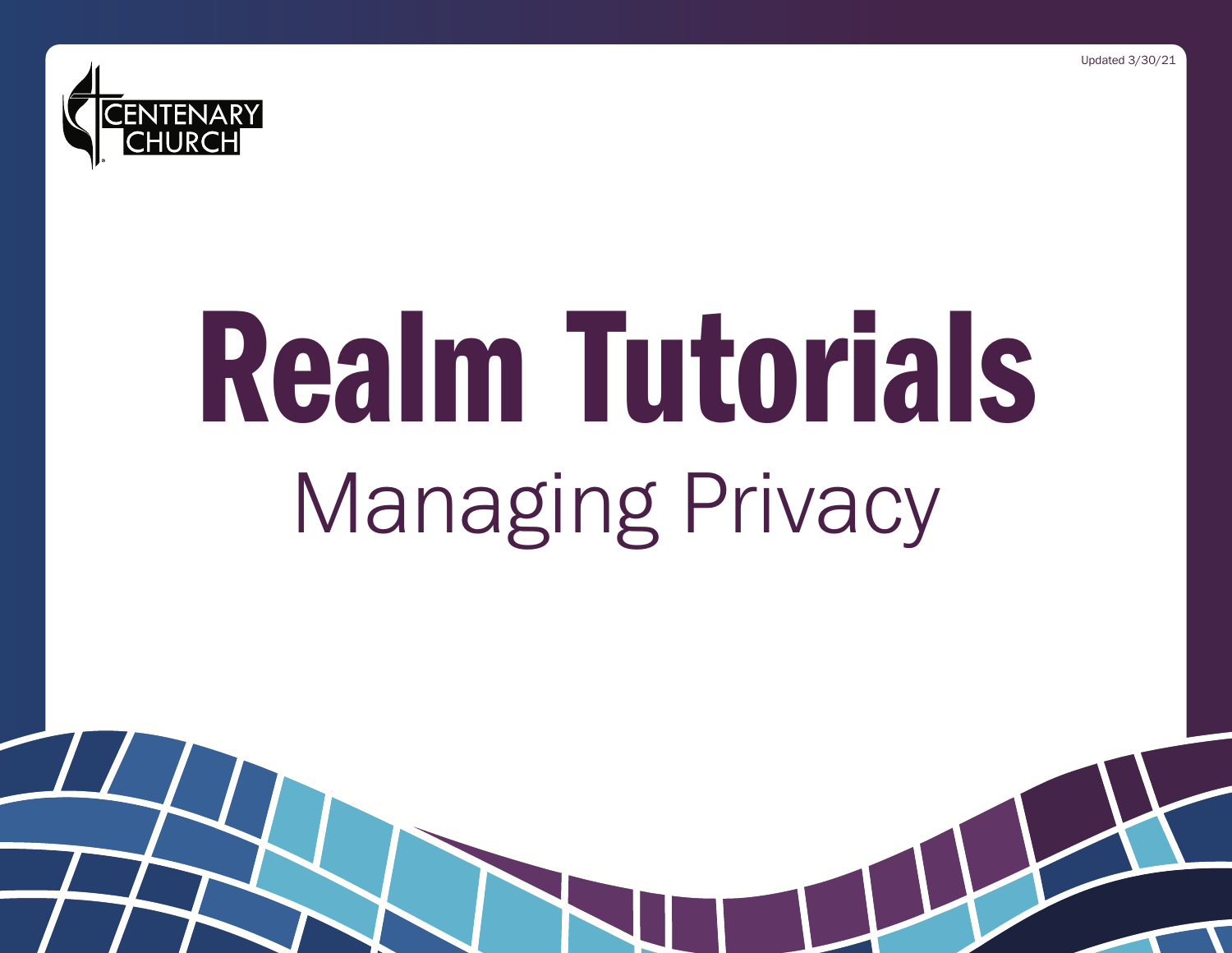# Managing Privacy

- **1....** Once you have created an account and logged in, you should manage your privacy setting. This affects the amount of information you share with other invited Centenary Realm users.
- **2....** To manage your privacy. Click in the top right corner under your name, and choose, Manage Privacy.

To sign up for a Centenary Realm account, you must be invited. If you have not yet received an emailed invitation, please contact the Centenary office at office@mankatocentenary.org.

If you have not yet created an account, please follow the "Account Sign-up" tutorial first.

If your screen is narrower than the one pictured here, Realm resizes the screen.

**The left menu is collapsed. To see** the menu, click the three lines.  $\blacksquare$  The right menu with your name is moved to the bottom of the left menu. Click the upward arrow to see the menu options.

**News** 

**News** Manage Account Notification Settings Sign Out  $\Box$ Ю Your feed doesn't have any activity yet. Consider posting a welcome message to get things started. Start something. This landing page will show differently for every user. This may not be exactly what you see.  $\mathbf{A}$   $\mathbf{v}$ 

## Groups  $\sim$

Communications ^

**News** 

Inbox

Chat

Events

Giving

Communications  $\sim$ 

Serving  $\sim$ 

Directory

 $\bullet$ 

Events

Giving

Manage Account **Notification Settings** 

Manage Privacy

My Profile

Sign Out

ℯ

Support | Privacy | Terms of Use Copyright © 2021 ACS Technologies

## Using the Website

TA Tutorial  $\sim$   $\bullet$ 

My Profile Manage Privacy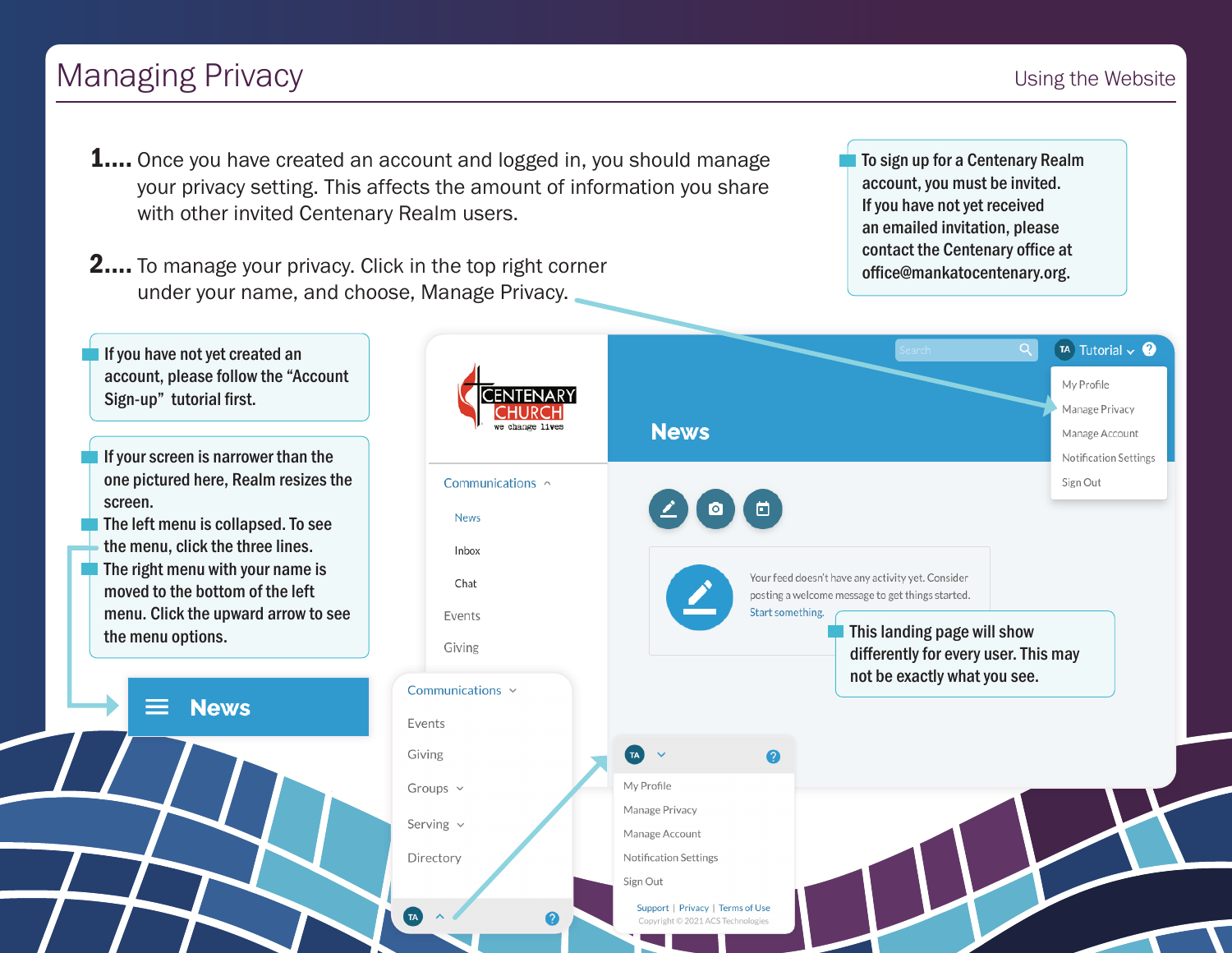### Using the Website

# Managing Privacy

- **3.....**Please, select to share your information with "Anyone in the church." Only invited Centenary members constitute "Anyone." This is exactly like a printed directory. You can also share your partner's information (please let them know that you are doing so). Editing your own privacy information does not automatically edit that of your partner or other family. They also can do that for themselves with their own Realm login.
- 4.... If you would like to set custom privacy settings for each piece of contact information, allowing for everyone to see some information but not all information, please choose that option.



directory

Leaders & group/serving team members: allows people who are also in the same small groups (like classes, committees, or teams) as you to see the information

Leaders: allows only people who lead a small group you are in (like classes, committees, or teams) to see the information

Users with permission only: allows church staff only